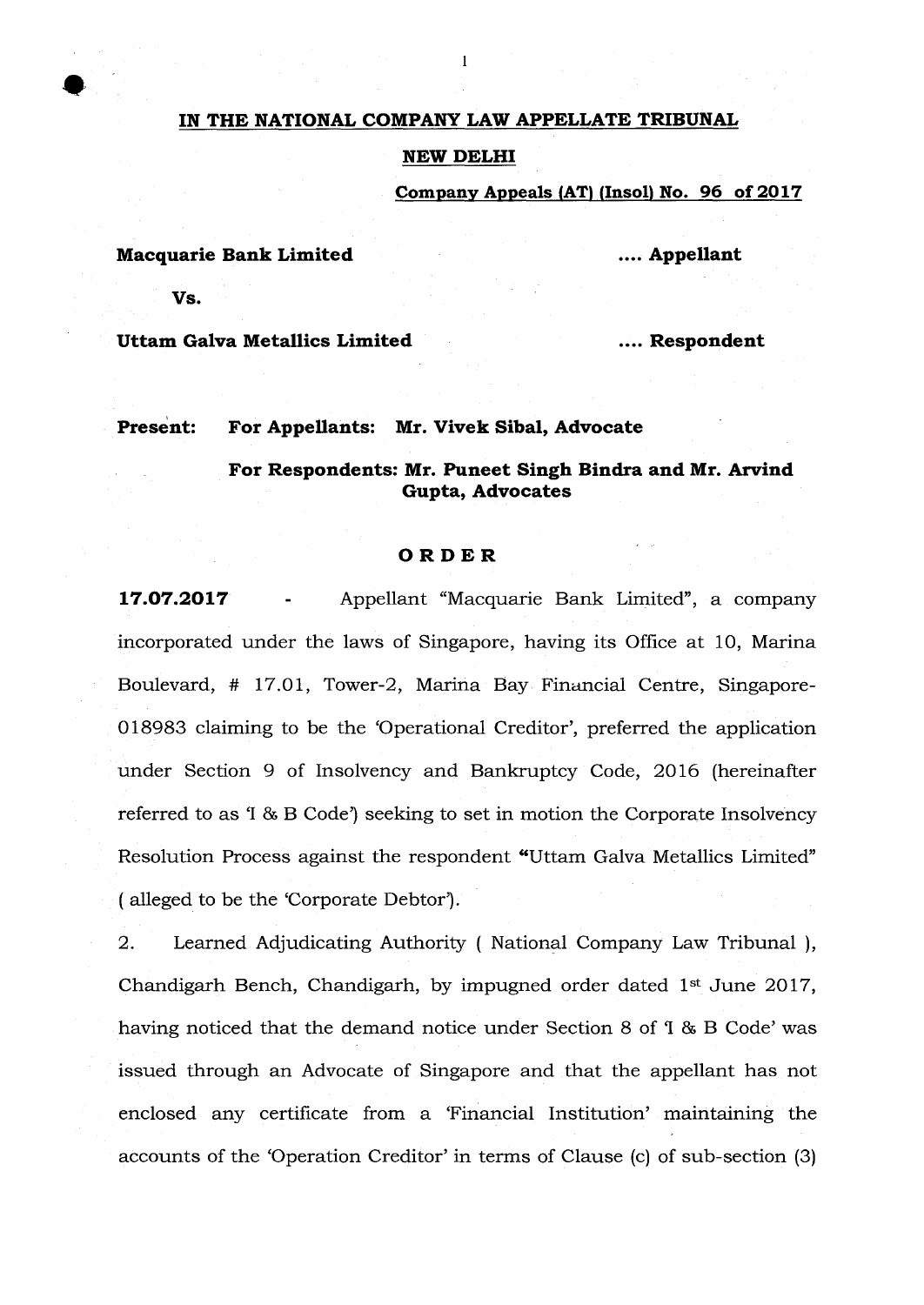of Section 9 of the 'I & B Code' held that the petition preferred by appellant, a foreign company having office at Singapore, under Section 9 was not maintainable

3. Before deciding the issue, it is desirable to notice the relevant facts and the provisions of '1 & B Code'.

4. The appellant, a foreign company is not constituted under Companies Act 1956 or/ Companies Act 2013, having account with one 'Macquarie Bank', Australia. The appellant has no office in India, nor any account with any of the Bank or 'Financial Institution' as defined under sub-section (14) of Section 3 of 'I & B Code', which reads as follows:-

"Definitions: -

3. In the Code, unless the context otherwise requires: - *(14) financial institution" means— (a) a scheduled bank;* 

> *(b) financial institution as defined in section 45-I of the Reserve Bank of India Act 1934 (2 of 1934);*

> *(c) public financial institution as defined in clause (72) of section 2 of the Companies Act, 2013 (18 of 2013); and*

> *(d) such other institution as the Central Government may by notification specify as àfinancial institution;"*

5. Admittedly, Macquarie Bank, Australia is not a scheduled bank in India nor is a 'financial institution' as defined under Section 45-I of Reserve Bank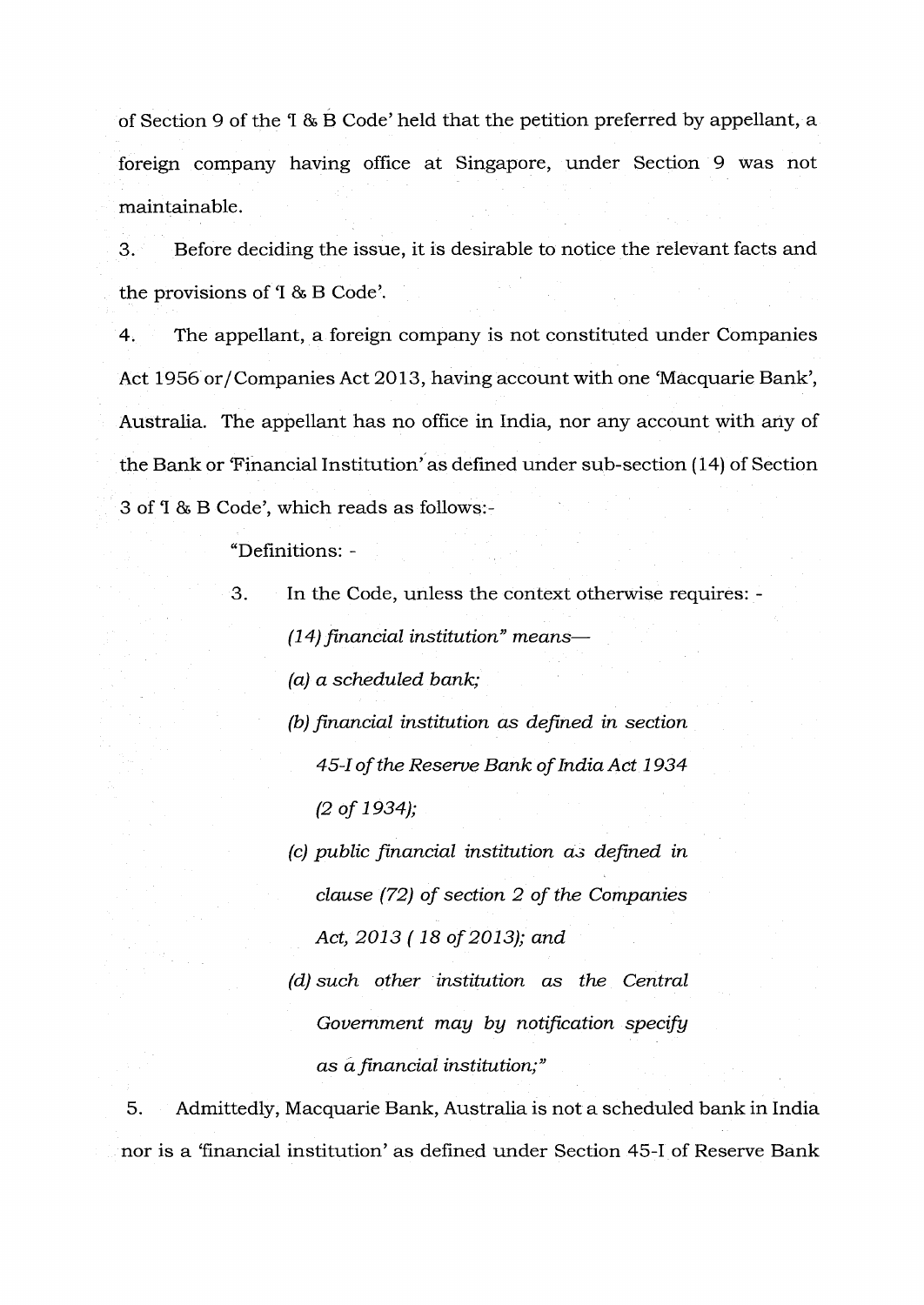of India Act 1934 (2 of 1934). The Macquarie Bank, Australia also do not come within the meaning of 'Public Financial Institution' as defined in clause (72) of Section 2 of Companies Act 2013 (18 of 2013). The Central Government has also not issued any Notification specifying 'Macquarie Bank' for the purpose of sub-section (14) of Section  $3 r/w$  Section 9 of  $1 \& B \text{ Code}$ .

6. Section 9 of 'I & B Code' deals with application for initiation of Corporate Insolvency Resolution Process by 'Operational Creditor'. Clause (c) of subsection (3) of Section 9 mandate the 'Operational Creditor' to file the application 'in the form and manner accompanied with such fee as may be prescribed' and also directs the 'Operational Creditor' to furnish along with application a copy of the certificate from the 'Financial Institution' maintaining accounts of the 'Operational Creditor' confirming that there is no payment of unpaid operational debt by the 'Corporate Debtor', as apparent from the provision, as quoted below:-

# *"9. Application for initiation of corporate insolvency resolution process by operational creditor.- reditor:*

*(1) After the expiry of the period of ten days from the date of delivery of the notice or invoice demanding payment under sub-section (1) of section 8, if the operational creditor does not receive payment from the corporate debtor or notice of the dispute under sub-section (2) of section 8, the operational creditor may file an application before the Adjudicating Authority for initiating a corporate insolvency resolution process.*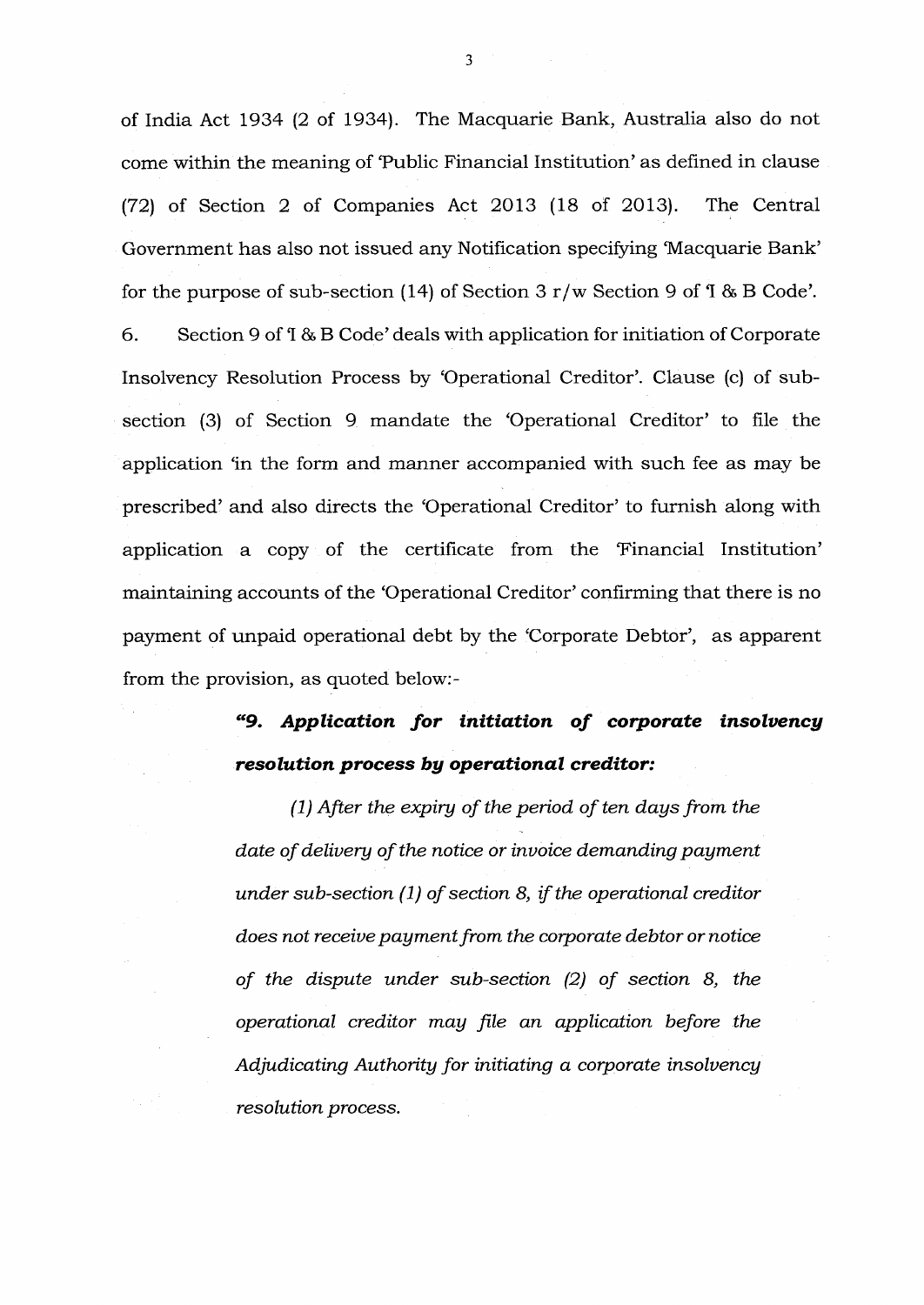*(2) The application under sub-section (1) shall be filed in such form and manner and accompanied with such fee as may be prescribed.* 

*(3) The operational creditor shall, along with the application furnish—* 

> *(a) a copy of the invoice demanding payment or demand notice delivered by the operational creditor to the corporate debtor;*

> *(b) an affidavit to the effect that there is no notice given by the corporate debtor relating to a dispute of the unpaid operational debt;*

> *(c) a copy of the certificate from the financial institutions maintaining accounts of the operational creditor confirming that there is no payment of an unpaid operational debt by the corporate debtor; and*

*(d) such other information as may be specified.* 

*(4) An operational creditor initiating a corporate insolvency resolution process under this section, may propose a resolution professional to act as an interim resolution professional.*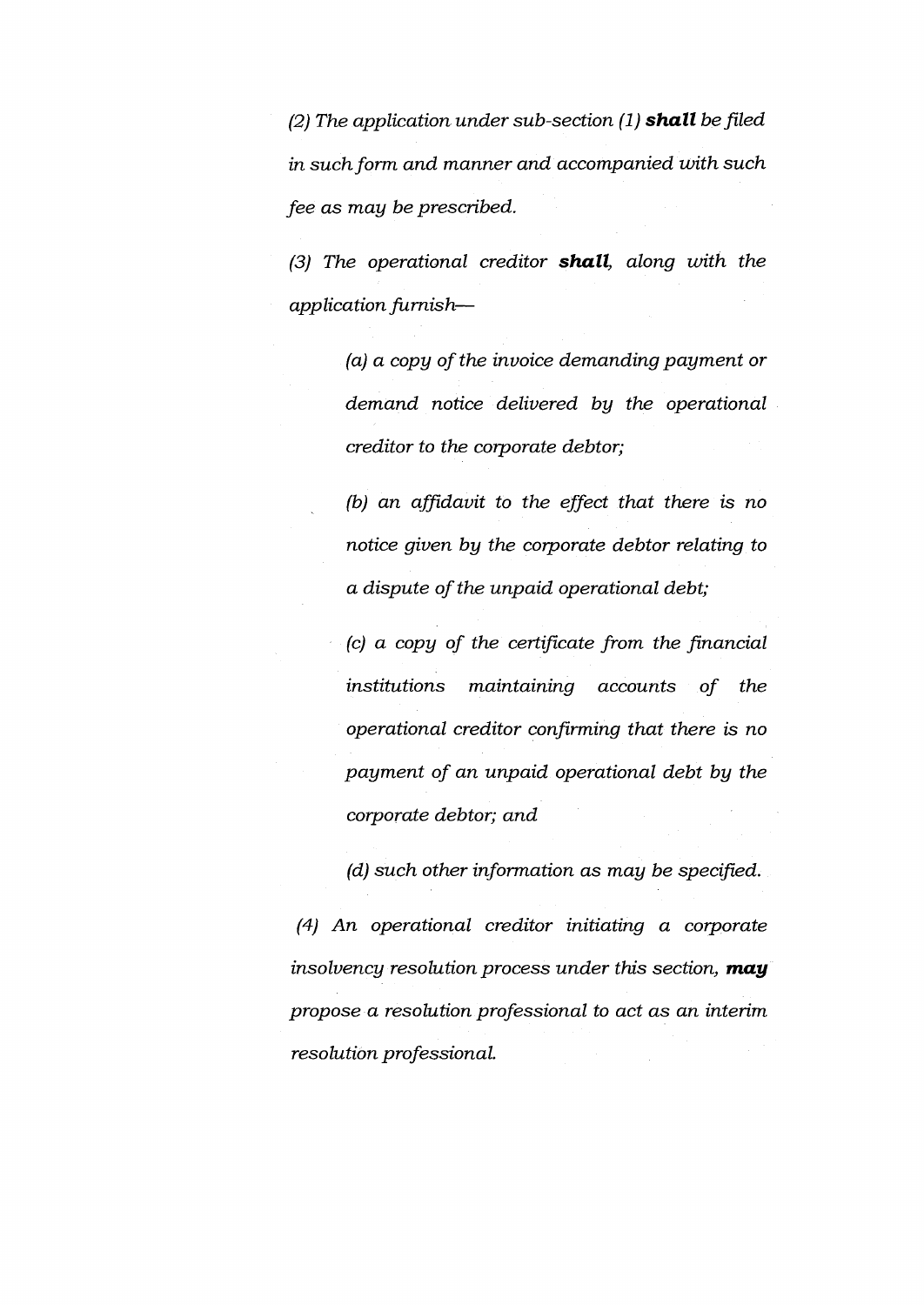*(5) The Adjudicating Authority shall, within fourteen days of the receipt of the application under sub-section (2), by an order—* 

*(i) admit. the application and communicate such decision to the operational creditor and the corporate debtor if—* 

> *(a) the application made under sub-section (2) is complete;*

> *(b) there is no repayment of the unpaid operational debt;*

> *(c) the invoice or notice for payment to the corporate debtor has been delivered by the operational creditor;*

> *(d) no notice of dispute has been received by the operational creditor or there is no record of dispute in the information utility; and*

> *(e) there is no disciplinary proceeding pending against any resolution professional proposed under sub-section*

*(ii) reject the application and communicate such*  decision to the operational creditor and the corporate *debtor, if* -

*(a) the application made under sub-section (2) is incomplete;* 

*(b) there has been repayment of the unpaid operational debt;*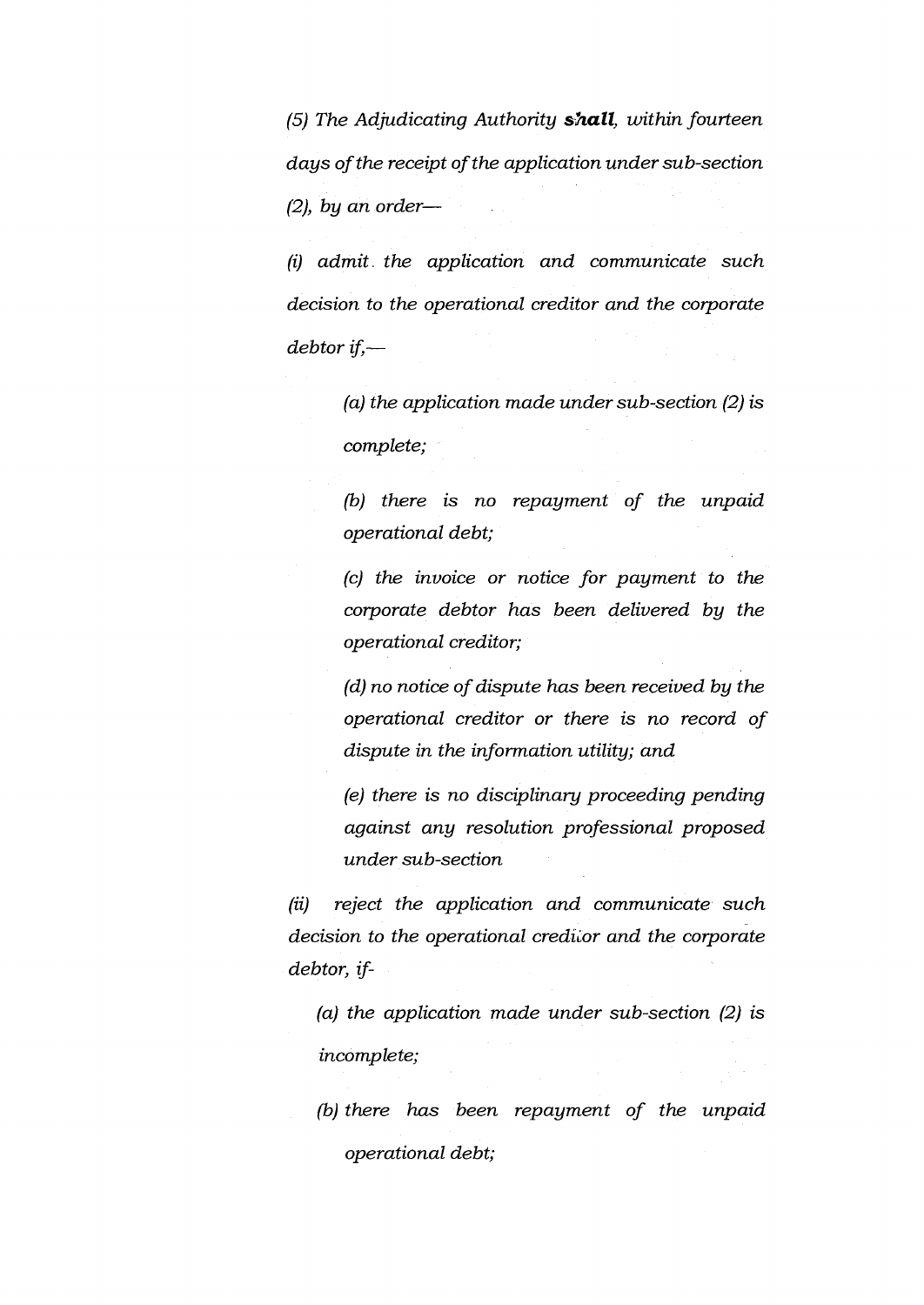*(c) the creditor has not delivered the invoice or notice for payment to the corporate debtor; (d) notice of dispute has been received by the operational creditor or there is a record of dispute in the information utility; or* 

*(e) any disciplinary proceeding is pending against any proposed resolution professional:* 

*Provided that Adjudicating Authority, shall before rejecting an application under sub. clause (a) of clause (ii) give a notice to the applicant to rectify the defect in his application within seven days of the date of receipt of such notice from the adjudicating Authority.* 

*(6) The corporate insolvency resolution process shall commence from the date of admission of the application under sub-section (5) of this section".* 

7. The question whether filing of a copy of certificate from the 'Financial' Institution' maintaining accounts of the 'Operational Creditor' confirming that there is no payment of unpaid operational debt by the 'Corporate Debtor' as prescribed under clause (c) of sub-section (3) of Section 9 of the 1 & B Code is mandatory or directory was considered by this Appellate Tribunal in **"Smart timing Steel Ltd. Vs. National Steel and Agro Industries Ltd." -**  Company Appeal (AT) (Insol) No. 28 of 2017. The Appellate Tribunal by its judgement dated 19<sup>th</sup> May 2017 while held that certificate from the 'Financial' Institution' maintaining accounts of the 'Operational Creditor' confirming that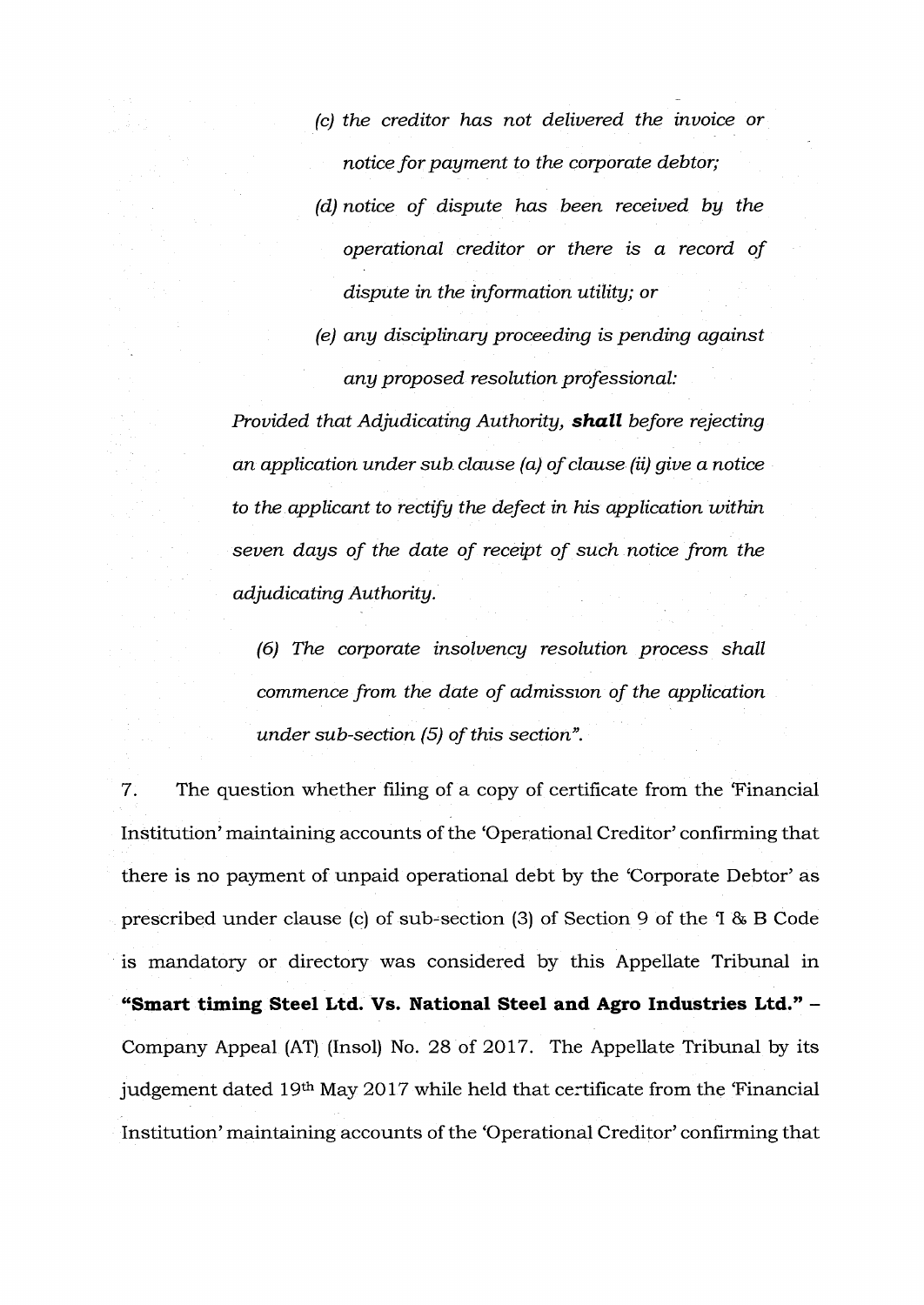there is no payment of unpaid operational debt by the 'Corporate Debtor', as prescribed under clause (c) of sub-section (3) of Section 9 of the 'I & B Code' mandatory, observed and held as follows: -

> *"11. On perusal of entire Section (3) along with sub-sections and clauses, inclusive of proviso, it would be crystal clear that, the entire provision of sub-clause (3) of Section 9 required to be mandatorily followed and it is not empty statutory formality.*

> *12. Sub-section (2) stipulates filing of an application under Section (1) only in the form and manner and accompanied with such fees as may be prescribed. The Insolvency and Bankruptcy (Application to Adjudicating Authority) Rules 2016 (hereinafter referred to as 'Adjudicating Authority Rules 2016' for short) are also enacted in exercise of the power conferred by Clauses (c), (d), (e), (D of sub-section 239 read with sections 7, 8, 9 and 10 of the 'I & B Code'. The rules provide the procedure required to be followed by filing an application by corporate insolvency resolution process. As per Rule 6 of the 'Adjudicating Authority' Rules 2016, an operational creditor shall make an application for initiating the corporate insolvency process under section 9, in Form 5 accompanied with documents and records required therein. As per sub-rule (2) of Rule 6 it is*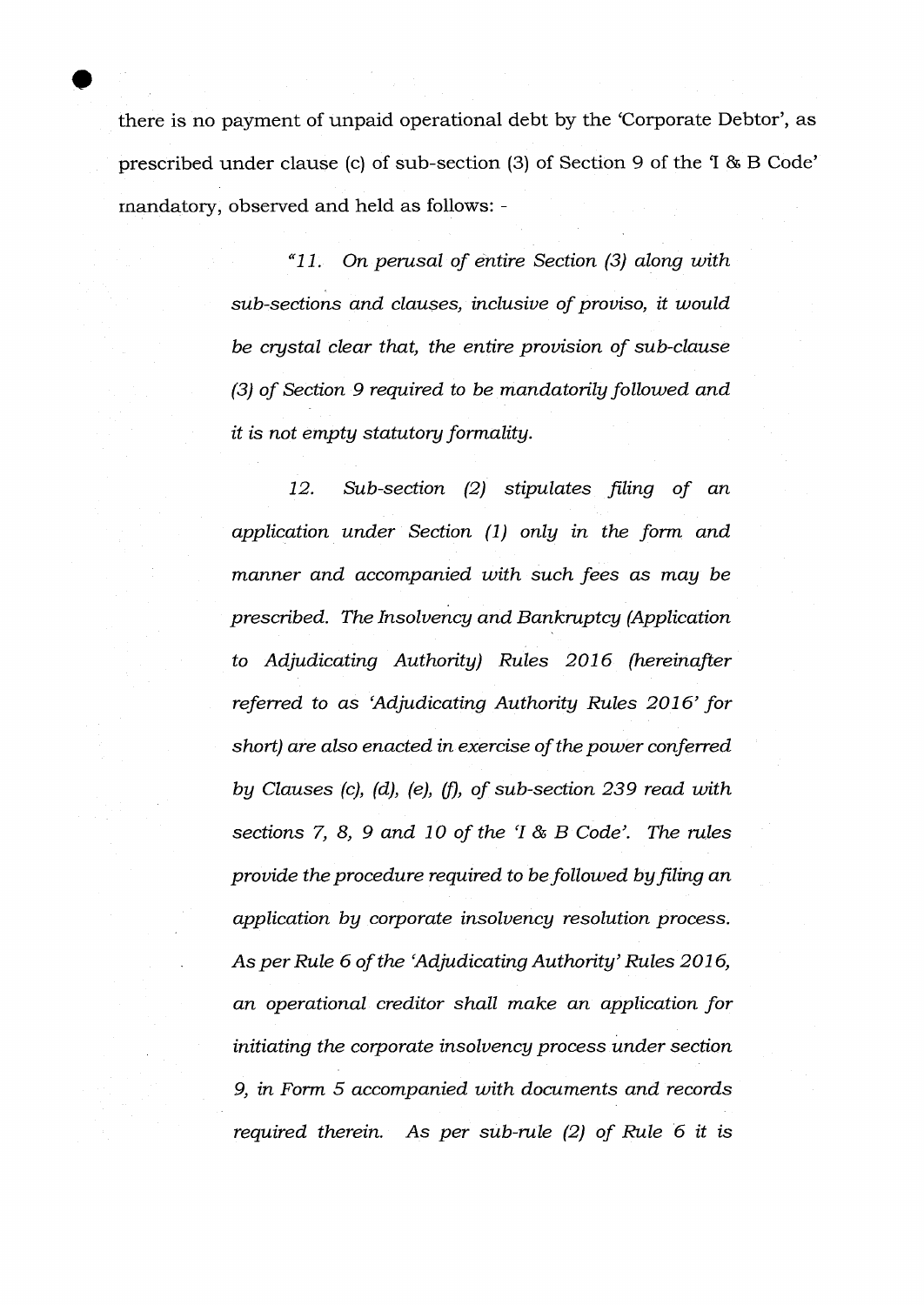*mandatory again to dispatch a copy of application filed with the adjudicating authority, by registered post or speed post to the registered office of the Corporate Debtor.* 

*13. The provisions of sub-section (3) mandates the operational creditor to furnish copy of invoice demanding payment or demand notice delivered by the operational creditor to the corporate debtor, an affidavit to the effect that, there is no notice given by the corporate debtor relating to dispute of unpaid operational debt, a copy of the certificate from the 'Financial Institutions' maintaining accounts of the operational creditor confirming that, there is no payment of an unpaid operational debt by the corporate debtor and such other information as may be stipulated. Sub-section (5) of section 9 is procedure required to be followed by Adjudicating Authority. One can say that procedural part is not mandatory but is directory.* 

*14. The provision being "directory" or "mandatory" has fallen for consideration before Hon 'ble Supreme Court on numerous occasions. In Manilal Shah Vs. SardarSayed Ahmed (1955) 1 SCR 108, the Hon'ble Apex Court held that where statute itself provide consequences of breach or non-compliance, normally the*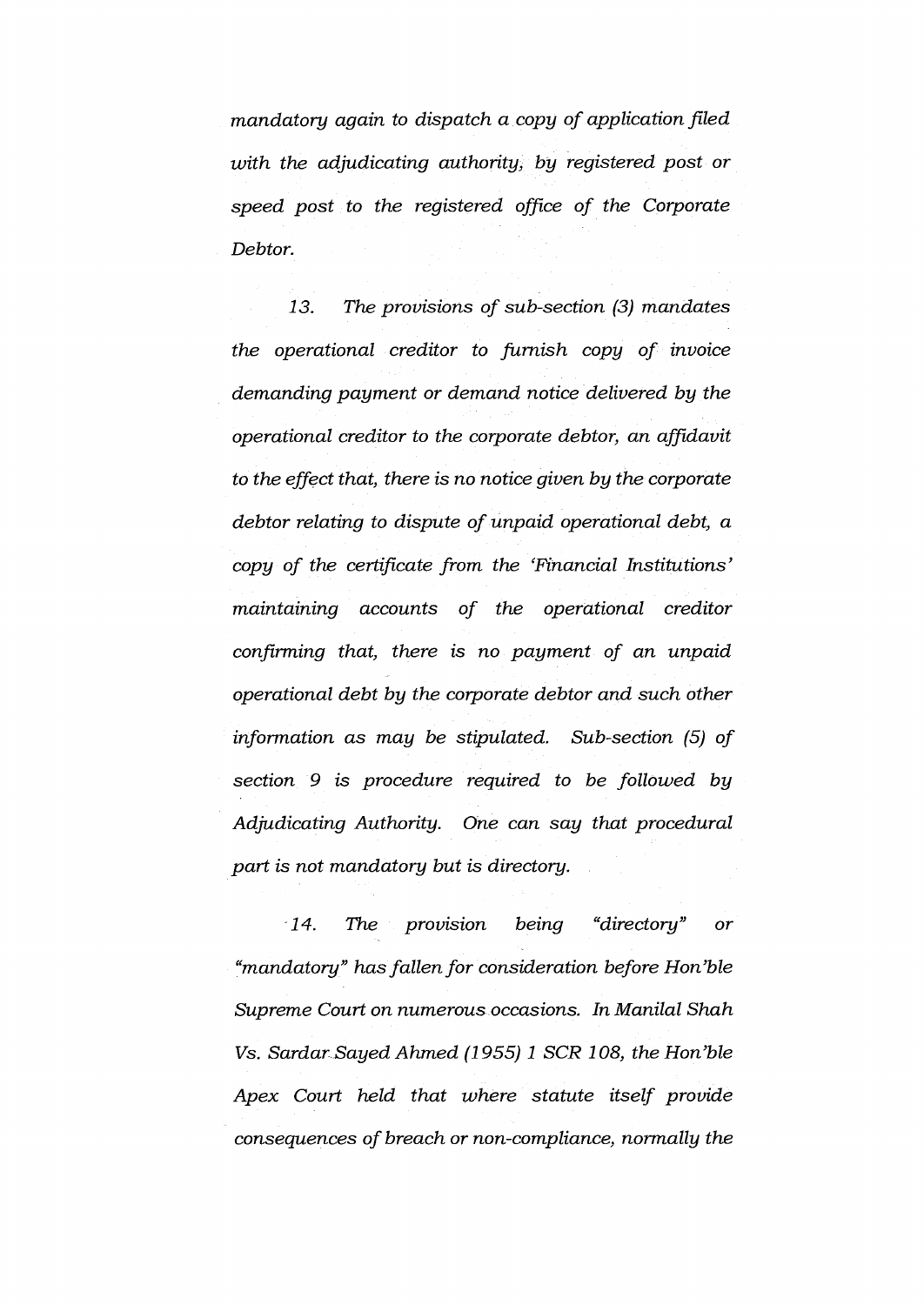*provision has to be regarded as having mandatory in nature.* 

*15. One of the cardinal principles of interpretation of statute is that, the words of statute must prima facie be given their ordinary meaning, unless of course, such construction leads to absurdity or unless there is something in the context or in the object of the statute to the contrary. When the words of statute are clear, plain and unambiguous, then, the courts are bound to give effect to that meaning, irrespective of the consequences involved. Normally, the words used by the legislature themselves declare the legislative intent particularly where the words of the statute are clear, plain and unambiguous. In such case, effort must be to give a meaning to each and every word used by the legislature and it is not sound principle of construction to brush aside words in statute as being redundant or surplus, and particularly when such words can have proper application in circumstances conceivable within the contemplation of the statute.* 

*16. For determination of the issue whether a provision is mandatory or not, it will be desirable to refer to decision of Hon'ble Supreme Court in State of Mysore* 

9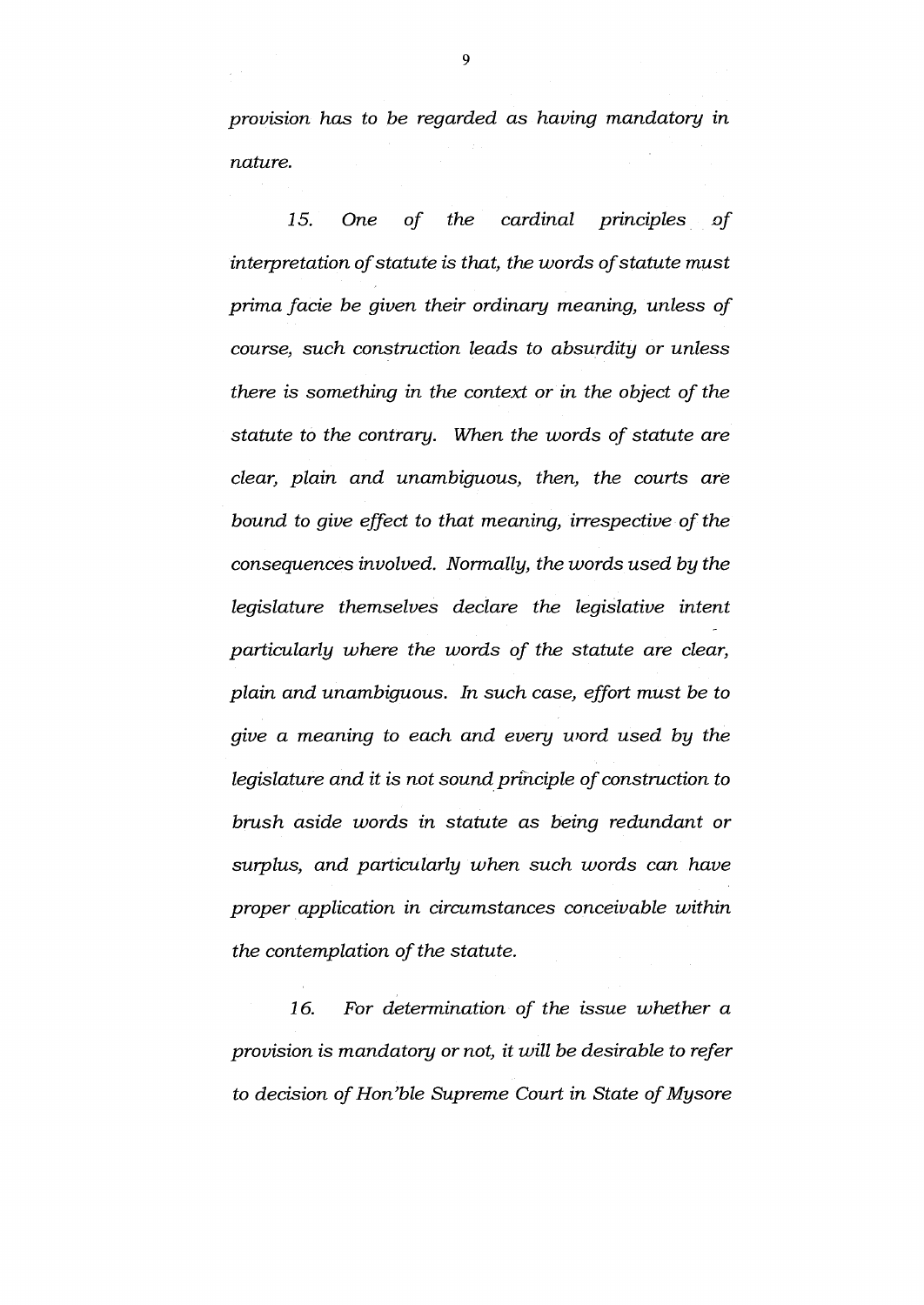Vs. V.K.Kangan (1976)2 SCC 895. In the said case, the Hon'ble Supreme Court specifically held:

> **"10.** In determining the question whether a provision is mandatory or directory, one must look into the subject-matter and consider the importance of the provision disregarded and the relation of that provision to the general object intended to be secured. No doubt, all laws are mandatory in the sense they impose the duty to obey on those who come within its purview. But it does not follow that every departure from it shall taint the proceedings with a fatal blemish. The determination of the question whether a provision is mandatory or directory would, in the ultimate analysis, depend upon the intent of the law-maker. And that has to be gathered not only from the phraseology of the provision but also by considering its nature, its design and the consequences which would follow from construing it in one way or the other."

16. Therefore, it is clear that the word **'shall'**  used in sub-section  $(3)$  of section 9 of 'I & B Code' is mandatory, including clause 3 therein."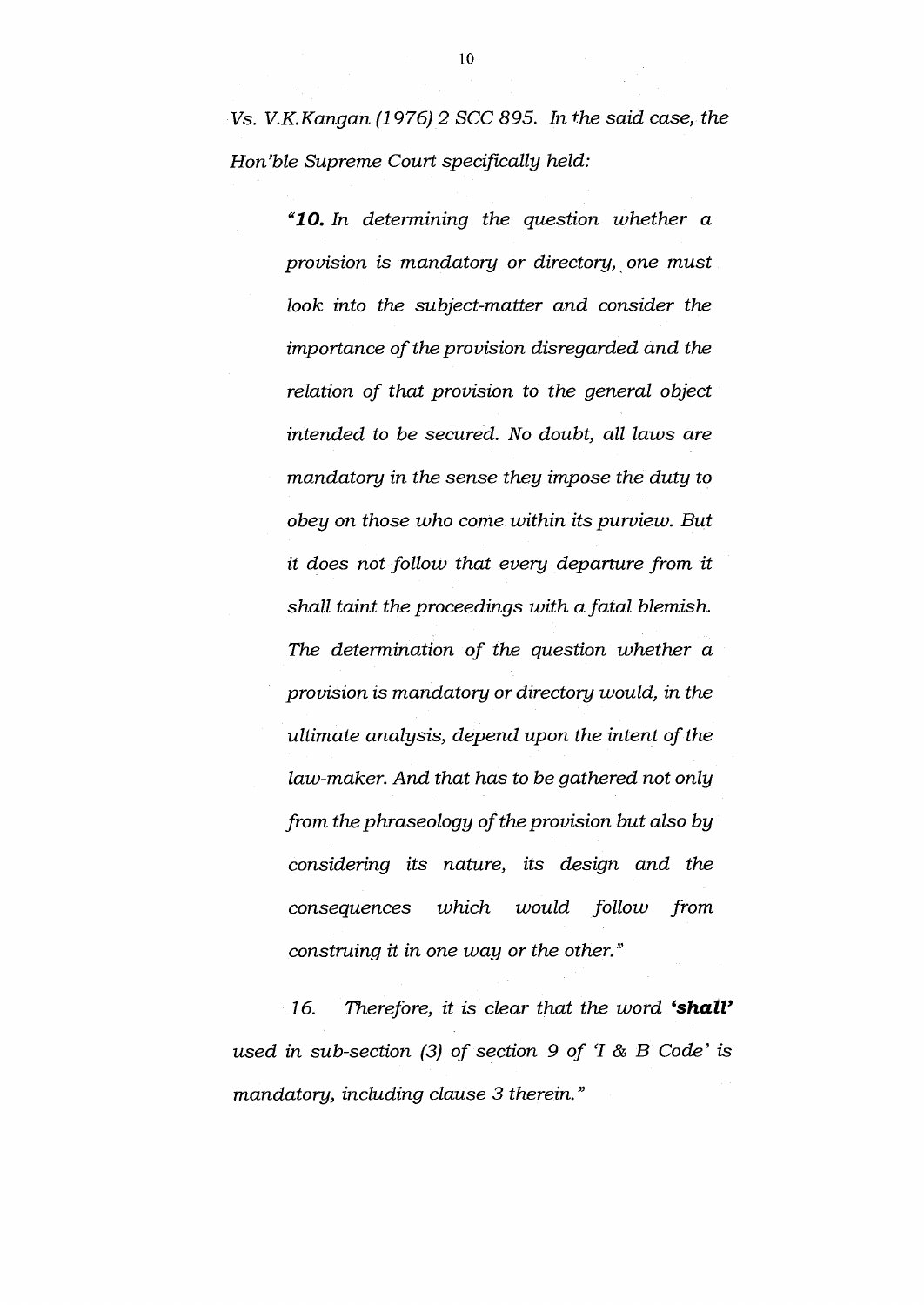8. Learned counsel appearing on behalf of appellant, tried to distinguish the judgement in **'Smart Timings Steel Ltd.'** on the ground that the said company had not enclosed any other evidence in support of the debt and default of debt. Reliance was placed on Form-5 enclosed with Insolvency and Bankruptcy (Application to Adjudicating Authority) Rules 2016 (hereinafter referred to as "Adjudicating Authority Rules"). As per Rule 6 of 'Adjudicating Authority Rules', the 'Operational Creditor' is required to make an application in Form-5. In the said Form-5 at Part V, particulars of operational debt (documents, records and evidence of default) have been mentioned, as quoted below: -

 $\epsilon$ 

| Part-V                          |                                                       |  |
|---------------------------------|-------------------------------------------------------|--|
|                                 | PARTICULARS OF OPERATIONAL DEBT [DOCUMENTS,           |  |
| RECORDS AND EVIDENCE OF DEFAULT |                                                       |  |
|                                 |                                                       |  |
| $\mathbf{1}$                    | PARTICULARS OF SECURITY HELD, IF ANY, THE DATE OF ITS |  |
|                                 | CREATION, ITS ESTIMATED VALUE AS PER THE CREDITOR.    |  |
|                                 | ATTACH A COPY OF A CERTIFICATE OF REGISTRATION OF     |  |
|                                 | CHARGE ISSUED BY THE REGISTRAR OF COMPANIES (IF THE   |  |
|                                 | CORPORATE DEBTOR IS A COMPANY)                        |  |
| 2. I                            | DETAILS OF RESERVATION / RETENTION OF TITLE           |  |
|                                 | ARRANGEMENTS (IF ANY) IN RESPECT OF GOODS TO WHICH    |  |
|                                 | THE OPERATIONAL DEBT REFERS                           |  |
| 3. l                            | PARTICULARS OF AN ORDER OF A COURT, TRIBUNAL OR       |  |
|                                 | ARBITRAL PANEL ADJUDICATING ON THE DEFAULT, IF ANY    |  |
|                                 | (ATTACH A COPY OF THE ORDER)                          |  |
| 4 <sup>1</sup>                  | RECORD OF DEFAULT WITH THE INFORMATION UTILITY, IF    |  |
|                                 | ANY (ATTACH A COPY OF SUCH RECORD)                    |  |
| 5.                              | DETAILS OF SUCCESSION CERTIFICATE, OR PROBATE OF A    |  |
|                                 | WILL, OR LETTER OF ADMINISTRATION, OR COURT DECREE    |  |
|                                 | (AS MAY BE APPLICABLE), UNDER THE INDIAN SUCCESSION   |  |
|                                 | ACT, 1925 (10 OF 1925) (ATTACH A COPY)                |  |
| б.                              | PROVISION OF LAW, CONTRACT OR OTHER DOCUMENT          |  |
|                                 | UNDER WHICH OPERATIONAL DEBT HAS BECOME DUE           |  |
| 7 <sup>1</sup>                  | A STATEMENT OF BANK ACCOUNT WHERE DEPOSITS ARE        |  |
|                                 | MADE OR CREDITS RECEIVED NORMALLY BY<br>THE           |  |
|                                 | OPERATIONAL CREDITOR IN RESPECT OF THE DEBT OF THE    |  |
|                                 | CORPORATE DEBTOR (ATTACH A COFY)                      |  |
| 8.                              | OTHER DOCUMENTS ATTACHED TO<br>THIS<br>LIST OF        |  |
|                                 | APPLICATION IN ORDER TO PROVE THE EXISTENCE OF        |  |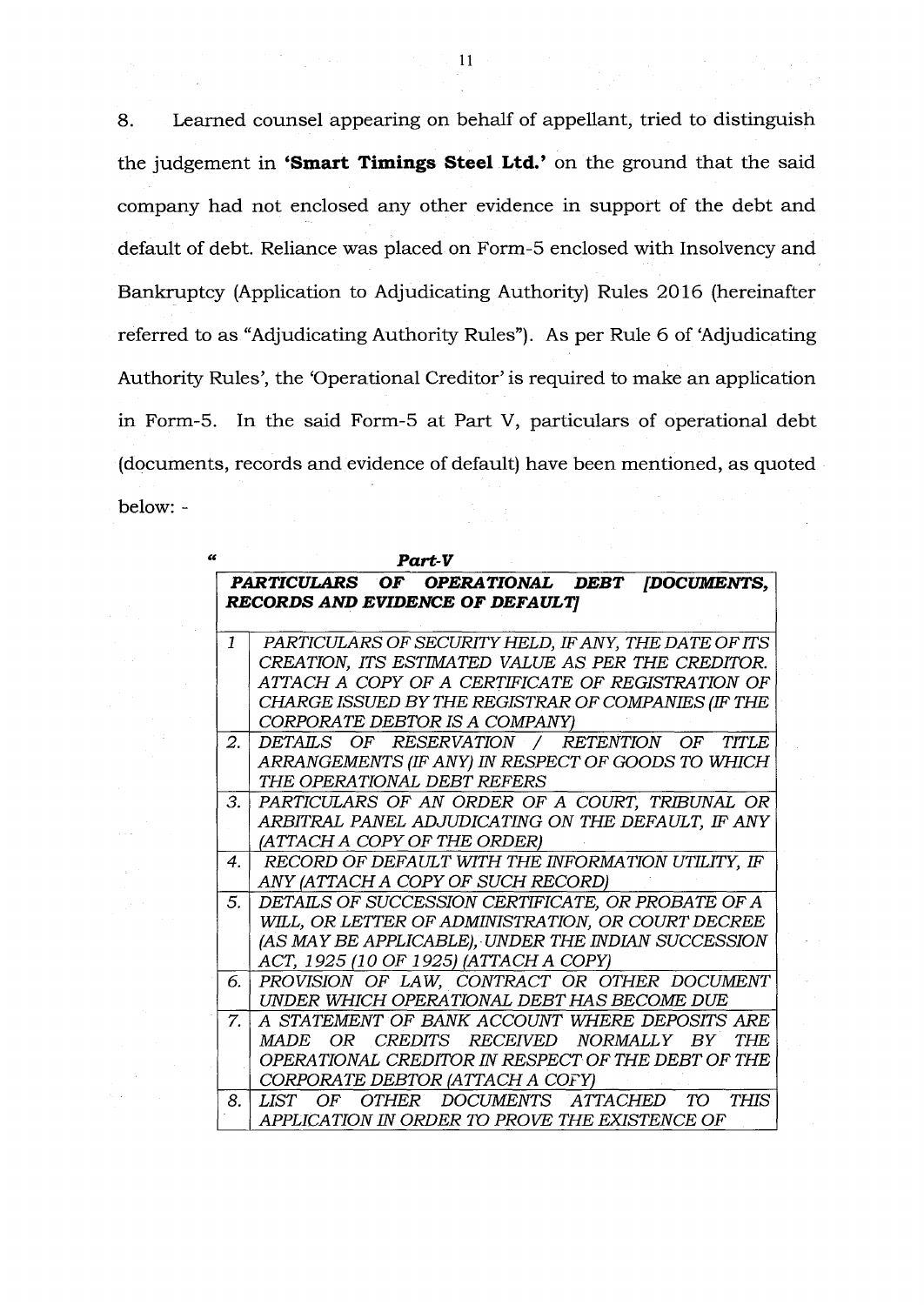9. It was contended that the record of default with the 'information utility' has been mentioned therein but not the record as a certificate for 'financial institution'. But such submission cannot be accepted for two reasons, the first being the appellant has not even enclosed 'record of default with the information utility', as mentioned therein and the second reason is that Form-*5* cannot override the substantive provision of clause (c) of sub-section (3) of Section 9 of 'I & B Code' which mandates enclosure of certificate from 'Financial Institution' maintaining accounts of 'Operation Creditor' confirming that there is no payment of unpaid operational debt by the 'Corporate Debtor'.

10. We thereby, hold that 'Macquarie Bank', Australia not being a 'financial institution' within the meaning of sub-section (14) of Section 3 of the 'I & B Code', any certificate given by the said bank cannot be relied upon, to decide default of debt.

11. There is another reason to hold that the application under Section 9 is not maintainable. We find from the record that the so called application under Section 8 is not in accordance with law and is defective. The notice under sub-section (1) of Section 8 of 'I & B Code was not issued by the 'Operational Creditor' but by a Lawyer of Singapore.

12. Section 8 of 'I & B Code' is as follows: -

*"8. Insolvency resolution by operational creditor:* 

*(1) An operational creditor may, on the occurrence of a default, deliver a demand notice of unpaid operational debtor copy of an invoice demanding payment of the amount involved*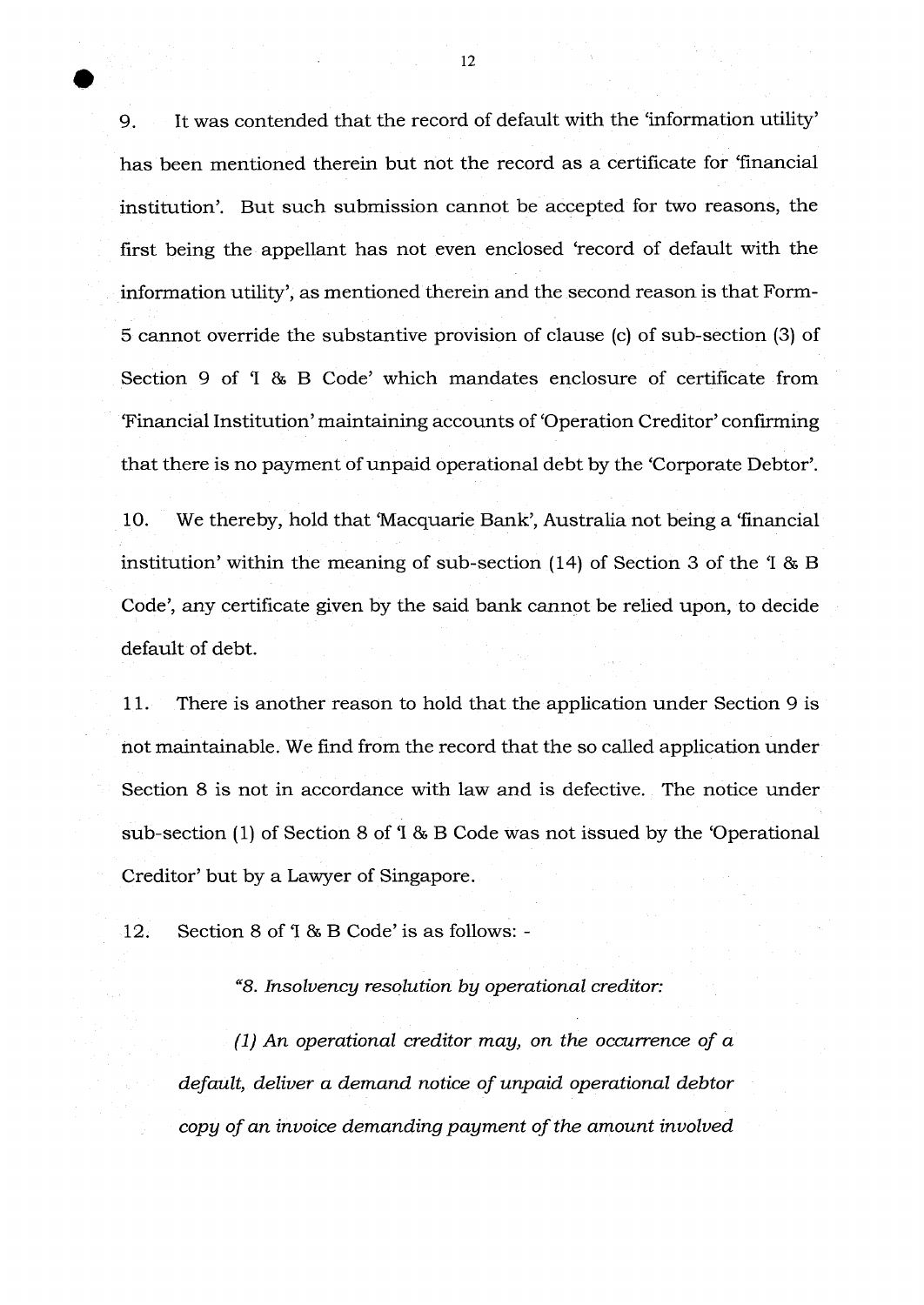*in the default to the corporate debtor in such form and manner as may be prescribed. Persons who may initiate corporate insolvency resolution process. Initiation of corporate insolvency resolution process by financial creditor. Insolvency resolution by operational creditor.* 

*(2) The corporate debtor shall, within a period often days of the receipt of the demand notice or copy of the invoice mentioned in sub-section (1) bring to the notice of the operational creditor—* 

> *(a) existence of a dispute, if any, and record of the pendency of the suit or arbitration proceedings filed before the receipt of such notice or invoice in relation to such dispute;*

*(b) the repayment of unpaid operational debt—* 

*(i) by sending an attested copy of the record of electronic transfer of the unpaid amount from the bank account of the corporate debtor; or* 

*(ii) by sending an attested copy of record that the operational creditor has encashed a cheque issued by the corporate debtor.* 

*Explanation.—For the purposes of this section, a "demand notice" means a notice served by an operational creditor to the*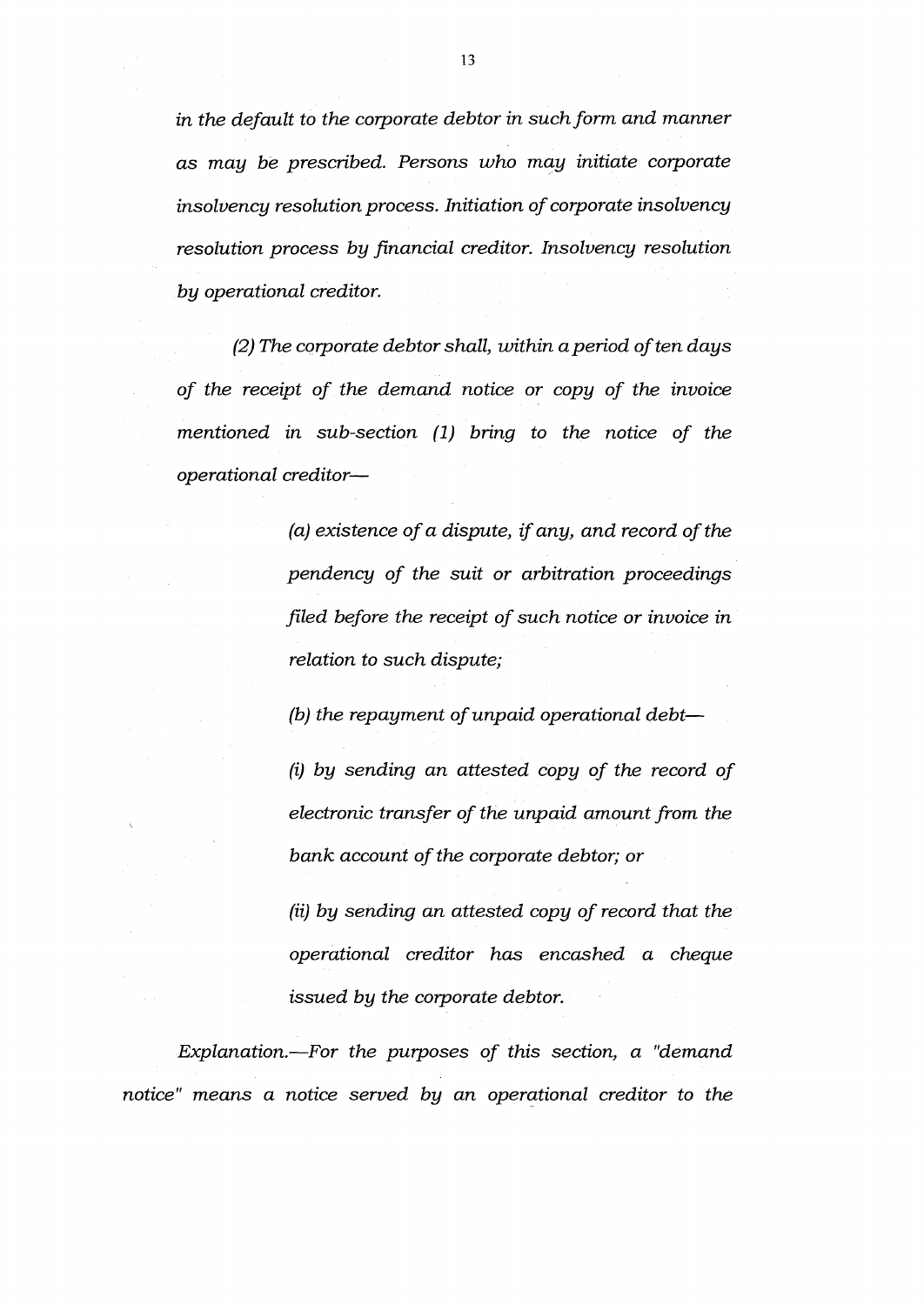*corporate debtor demanding repayment of the operational debt in respect of which the default has occurred"* 

13. From the plain reading of sub-section (1) of Section 8 it is clear that on occurrence of default, the 'Operational Creditor' is required to deliver a demand notice of unpaid operational debt, copy of invoice, demanding payment of amount involved in the default to the 'Corporate Debtor' **"in such** 

## **form and manner as prescribed."**

14. Sub-Rule (1) of Rule-5 of the Adjudicating Authority Rules mandates the 'Operational Creditor' to deliver the 'Corporate Debtor' the demand notice in Form-3 or invoice attached with the notice in Form-4 as quoted below:-

*"5. Demand notice by operational creditor.*  $- (1)$  *An operational creditor shall deliver to the corporate debtor, the following documents, namely. -* 

*(a) a demand notice in Form 3; or* 

*(b) a copy of an invoice attached with a notice in Form 4 (2) The demand notice or the copy of the invoice demanding payment referred to in sub-section (2) of section 8 of the Code, may be delivered to the corporate debtor,* 

> *(a) at the registered office by hand, registered post or speed post with acknowledgement due; or (b) by electronic mail service to a whole time director or designated partner or key managerial personnel, if any, of the corporate debtor.*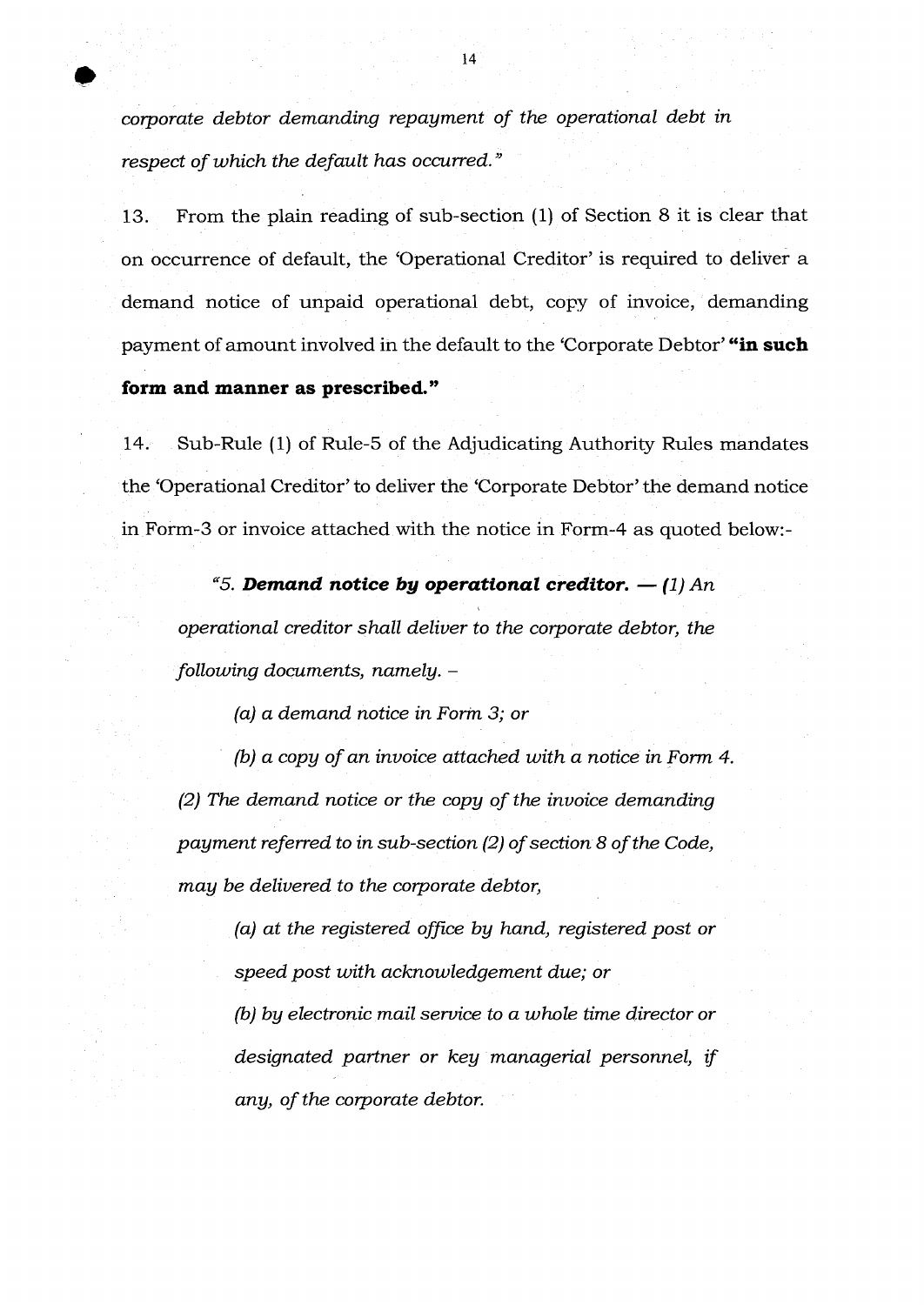*(3) A copy of demand notice or invoice demanding payment served under this rule by an operational creditor shall also be filed with an information utility, if any."* 

15. Clause (a) & (b) of sub-Rule (1) of Rule-5 of the Adjudicating Authority Rules mandates the 'Operational Creditor' to deliver the 'Corporate Debtor' either the demand notice in Form - 3 or a copy of an invoice attached with a notice in Form - 4. If the Rule 5 is read with the demand notice Form - 3 or invoice in Form - 4, it is clear that who are persons authorized to give the notice under Section 8 of the 'I & B Code', as apparent from last portion of Form - 3 & Form - 4, as quoted below: -

> *"6. The undersigned request you to unconditionally repay the unpaid operational debt (in default) in full within ten days from the receipt of this letter failing which we shall initiate a corporate insolvency resolution process in respect of [name of corporate debtor].*

## *Yours sincerely,*

| Signature of person authorised to act on behalf of the   |  |
|----------------------------------------------------------|--|
| operational creditor                                     |  |
| Name in block letters                                    |  |
| Position with or in relation to the operational creditor |  |
| Address of person signing                                |  |

16. From bare perusal of Form-3 and Form-4, read with sub-Rule (1) of Rule 5 and Section 8 of the 'I & B Code, it is clear that the 'Operational Creditor' can apply himself or through a person authorized to act on behalf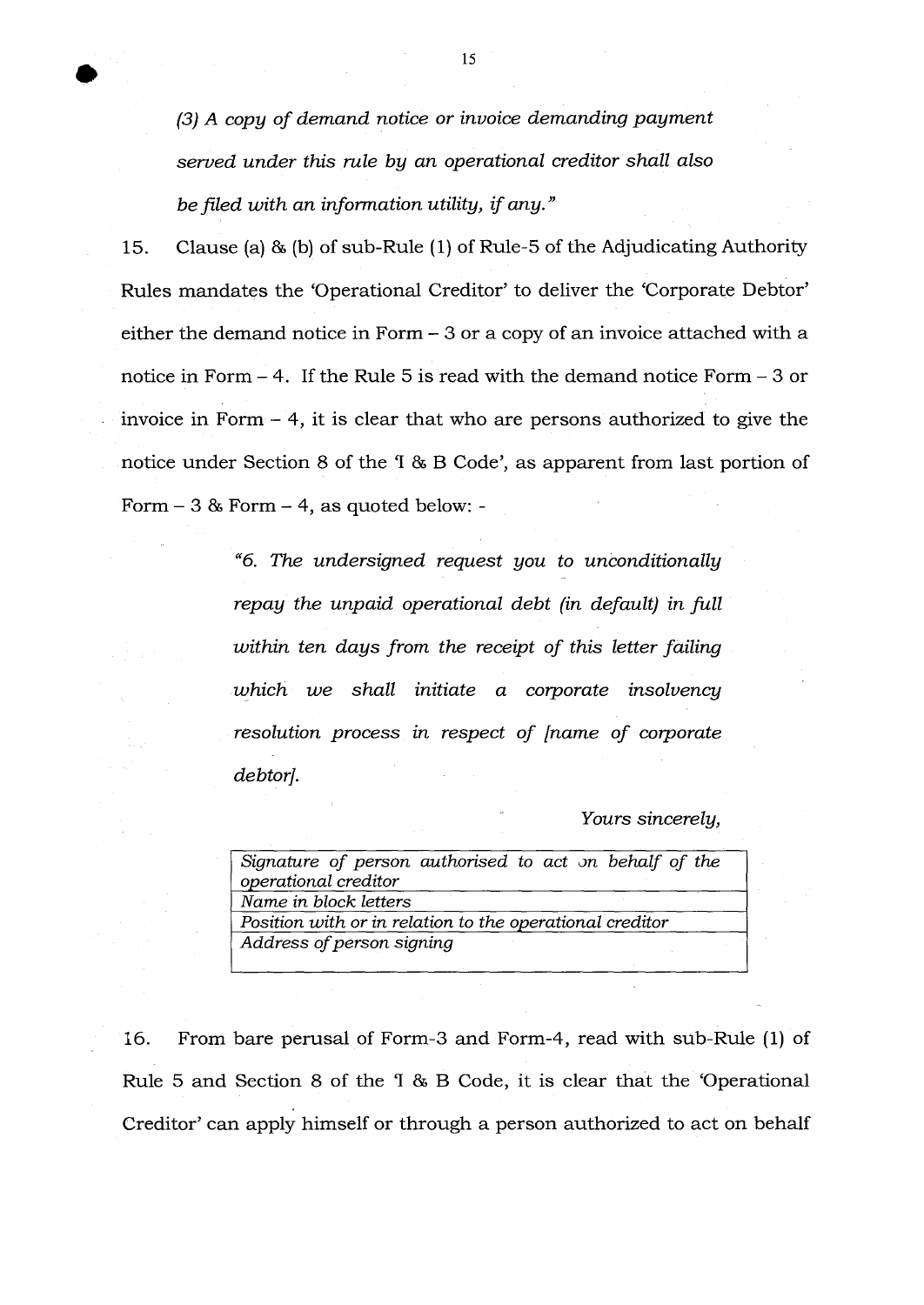of the 'Operational Creditor', who hold same position with or in relation to the 'Operational Creditor'. Thereby such person(s) authorized by 'Operational Creditor', holding position with or in relation to the 'Operational. Creditor' can only apply.

17. In view of such provision we hold that an advocate/lawyer or Chartered Account or a Company Secretary or any other person in absence of any authority by the 'Operational Creditor', and if such person do not hold any position with or in relation to the 'Operational Creditor', cannot issue notice under Section 8 of 1 & B Code', which otherwise can be treated as a lawyer's notice/ pleader's notice, as distinct from notice under Section 8 of 'I & B Code.

18. The demand notice/ invoice Demanding Payment under the I& B Code required to be issued in Form-3 or Form - 4. By the said notice, the 'Corporate Debtor' is to be informed of particulars of 'Operational Debt', with a demand of payment, with clear understanding that the 'Operational Debt' (in default), as claimed, is to be paid, unconditionally within ten days from the date of receipt of letter failing which the 'Operational Creditor' will initiate a Corporate Insolvency Process in respect of 'Corporate Debtor', as apparent from last paragraph no. 6 of notice contained in form - 3, and quoted above.

Only if such notice in Form - 3 or Form - 4 is served, the 'Corporate Debtor' will understand the serious consequences of non-payment of 'Operational Debt', otherwise like any normal pleader notice/Advocate notice or like notice under Section 80 of C.P.C. or notice for initiation of proceeding under Section 433 of the Companies Act 1956, the 'Corporate Debtor' may

16